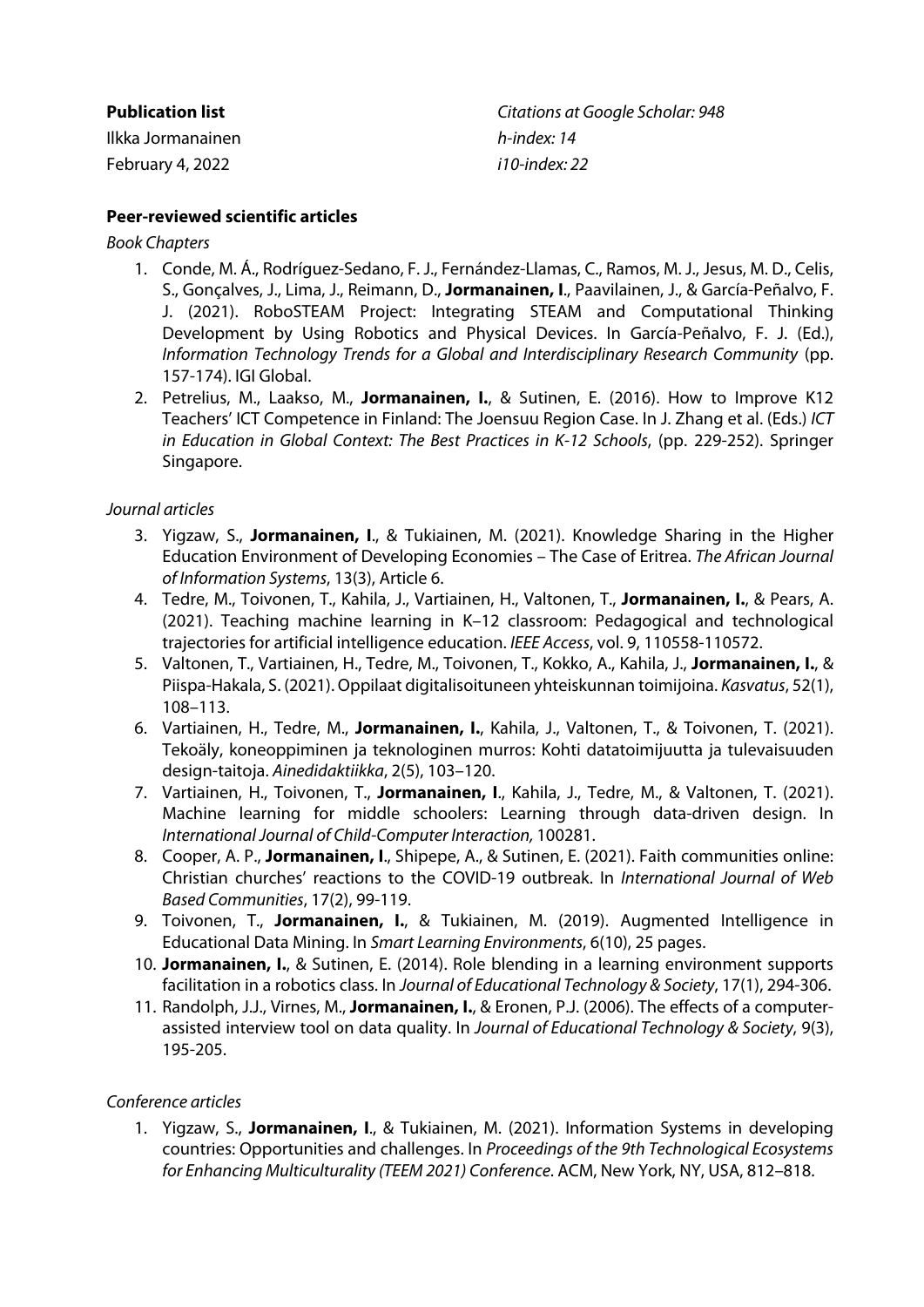- 2. Mrong, S., **Jormanainen, I.**, & Toivonen, T. (2021). Visualization tool for teaching and learning Artificial Neural Networks. In *Proceedings of the 9th Technological Ecosystems for Enhancing Multiculturality (TEEM 2021) Conference*. ACM, New York, NY, USA, 58–62.
- 3. Conde, M., Fernández, C., Rodríguez-Sedano, F., González-Barrientos, C., Ramos, M., Jesus, M., Gonçalves, J., Reimann, D., García Peñalvo, F.J., & **Jormanainen, I.** (2021). RoboSTEAM project the pilot phases. In *Proceedings of the 9th Technological Ecosystems for Enhancing Multiculturality (TEEM 2021) Conference*. ACM, New York, NY, USA, 44–50.
- 4. Conde, M. Á, Rodríguez-Sedano, F. J., Fernández, C., Ramos, M-J., Alves, J. F., Celis-Tena, S., Gonçalves, J., Lima, J., Reimann, D., **Jormanainen, I**., & García-Peñalvo, F. J. (2020). Adaptation of RoboSTEAM Project to the Pandemic Situation. In *Eighth International Conference on Technological Ecosystems for Enhancing Multiculturality (TEEM'20)*, October 21–23, 2020, Salamanca, Spain. ACM, New York, NY, USA, 8 pages.
- 5. Shipepe, A, **Jormanainen, I.**, & Sutinen, E. (2020). Educational Robotics Initiatives in Namibia and Worldwide. In *Eighth International Conference on Technological Ecosystems for Enhancing Multiculturality (TEEM'20)*, October 21–23, 2020, Salamanca, Spain. ACM, New York, NY, USA, 6 pages.
- 6. **Jormanainen, I.**, & Tukiainen, M. (2020). Attractive Educational Robotics Motivates Younger Students to Learn Programming and Computational Thinking. In *Eighth International Conference on Technological Ecosystems for Enhancing Multiculturality (TEEM'20)*, October 21–23, 2020, Salamanca, Spain. ACM, New York, NY, USA, 7 pages.
- 7. Kahila., J., Parkki, T., Gröhn, A., Karvinen, A., Telimaa, E., Riikonen, P., Tiitta, R., Haantio, P., Keinänen, A., Kerkkänen, T., **Jormanainen, I.**, Penttinen, S., & Tedre, M. (2020). Escape Room Game for CT Learning Activities in the Primary School. In *Koli Calling '20: Proceedings of the 20th Koli Calling International Conference on Computing Education Research (Koli Calling '20*). Association for Computing Machinery, New York, NY, USA, Article 9, 1–5.
- 8. Conde, M. Á, Rodríguez-Sedano, F. J., Fernández-Llamas, C., Jesus, M., Ramos, M-J., Celis-Tena, S., Gonçalves, J., **Jormanainen, I**., & García-Peñalvo, F. J. (2020). Exchanging Challenge Based Learning Experiences in the Context of RoboSTEAM Erasmus+ Project. In Zaphiris P., Ioannou A. (eds.) *Learning and Collaboration Technologies. Designing, Developing and Deploying Learning Experiences. HCII 2020* (pp. 442-455). Lecture Notes in Computer Science, vol 12205. Springer, Cham.
- 9. Shipepe, A., **Jormanainen, I**., Duveskog, M., & Sutinen E. (2020). Screams of joy yield creative projects at the educational robotics workshop in Namibia. In *International Conference on Advanced Learning Technologies and Technology-enhanced Learning (ICALT)* (pp. 103-15). Tartu, Estonia, IEEE Computer Society.
- 10. Toivonen, T., **Jormanainen, I**., Kahila, J., Tedre, M., Valtonen T., & Vartiainen, H. (2020). Co-Designing Machine Learning Apps in K–12 with Primary School Children. In *International Conference on Advanced Learning Technologies and Technology-enhanced Learning (ICALT)* (pp. 308-310). Tartu, Estonia, IEEE Computer Society.
- 11. Tedre, M., Vartiainen, H., Kahila, J., Toivonen, T., **Jormanainen, I**., & Valtonen T. (2020). Machine learning introduces new perspectives to data agency in K–12 computing education. In *Proceedings of 2020 IEEE Frontiers in Education (FIE)*, Uppsala, Sweden, IEEE Computer Society.
- 12. Vartiainen, H., Toivonen, T., **Jormanainen, I**., Kahila, J., Tedre, M., & Valtonen T. (2020). Machine learning for middle-schoolers: Children as designers of ML apps. In *Proceedings of 2020 IEEE Frontiers in Education (FIE)*, Uppsala, Sweden, IEEE Computer Society.
- 13. Mariescu-Istodor, R., & **Jormanainen, I.** (2019). Machine Learning for High School Students. In *Proceedings of 19th Koli Calling International Conference on Computing Education Research*. Article No. 10. ACM, New York, NY, USA.
- 14. Yigzaw, S., **Jormanainen, I.**, & Tukiainen, M. (2019). Trends in the Role of ICT in Higher Education Knowledge Management Systems: A Systematic Literature Review. In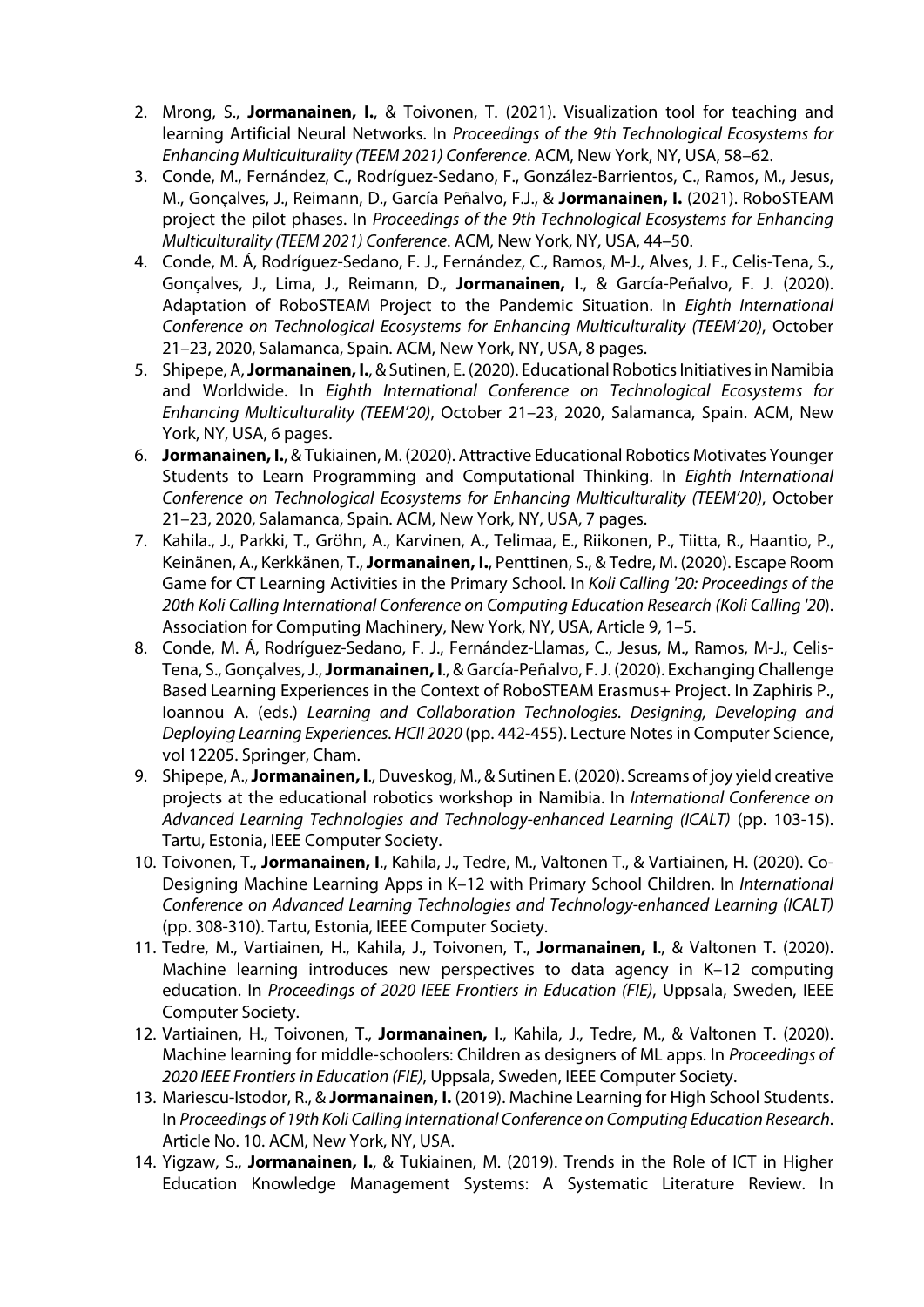*Proceedings of the Seventh International Conference Technological Ecosystems for Enhancing Multiculturality (TEEM '19)* (pp. 473-480). ACM, New York, NY, USA.

- 15. Habte Mare, A., **Jormanainen, I.**, & Tedre, M. (2019). Eritrean Pre-service Teachers' Perceptions of and Proficiency with TPACK and ICT Integration in Education. In *Proceedings of the Seventh International Conference Technological Ecosystems for Enhancing Multiculturality (TEEM '19)* (pp. 582-588). ACM, New York, NY, USA.
- 16. Toivonen, T., & **Jormanainen, I.** (2019). Evolution of Decision Tree Classifiers in Open Ended Educational Data Mining. In *Proceedings of the Seventh International Conference Technological Ecosystems for Enhancing Multiculturality (TEEM '19*) (pp. 290-296). ACM, New York, NY, USA.
- 17. Conde, M. Á, Fernández, C., Alves, J., Ramos, M., Celis-Tena, S., Gonçlaves, J, Lima, J., Reimann, D., **Jormanainen, I.**, & García-Peñalvo, F. J. (2019). RoboSTEAM - Definition of a Challenge Based Learning Approach for integrating STEAM and develop Computational Thinking. In *Proceedings of the Seventh International Conference Technological Ecosystems for Enhancing Multiculturality (TEEM '19*) (pp. 24-30). ACM, New York, NY, USA.
- 18. Saqr M., Nouri J., & **Jormanainen I.** (2019) A Learning Analytics Study of the Effect of Group Size on Social Dynamics and Performance in Online Collaborative Learning. In Scheffel M., Broisin J., Pammer-Schindler V., Ioannou A., Schneider J. (eds) *Transforming Learning with Meaningful Technologies Proceedings of Fourteenth European Conference on Technology Enhanced Learning (EC-TEL 2019)* (pp. 466-479). Lecture Notes in Computer Science, vol 11722. Springer, Cham.
- 19. **Jormanainen, I.** (2018). On computer science major students' motivation in a practically oriented robotics course. In *Proceedings of 18th Koli Calling International Conference on Computing Education Research*. ACM, New York, NY, USA.
- 20. **Jormanainen, I**., Toivonen, T., & Nivalainen, V. (2018). A Smart Learning Environment for Environmental Education. In Chang, M., Popescu, E., Kinshuk, Chen N.-S., Jemni, M., Huang, R., Spector, J.M. (eds), *Proceedings of the International Conference on Smart Learning Environments (ICSLE 2018)* (pp. 13-16). Springer, Singapore.
- 21. Toivonen, T., **Jormanainen, I**., Suero Montero, C., & Alessandrini, A. (2018). Innovative Maker Movement Platform for K-12 Education as a Smart Learning Environment. In Chang, M., Popescu, E., Kinshuk, Chen N.-S., Jemni, M., Huang, R., Spector, J.M. (eds), *Proceedings of the International Conference on Smart Learning Environments (ICSLE 2018)* (pp. 61-66). Springer, Singapore.
- 22. Suero Montero, C., & **Jormanainen, I.** (2017). Theater Meets Robot Toward Inclusive STEAM Education. In Alimisis D., Moro M., Menegatti E. (eds), *Educational Robotics in the Makers Era (Edurobotics 2016*), Advances in Intelligent Systems and Computing, Vol 560, (pp. 34-40), Springer, Cham.
- 23. Mutafunga, E., Hämäläinen, J., Tewelde, S., Kifle, R., Tesfazgfi, T., Moreno, A., & **Jormanainen, I**. (2017). A Collaborative Approach for Local Training on Contemporary Mobile Technologies in Eritrea. In *Proceedings of IEEE AFRICON 2017 conference* (pp. 838-843), IEEE Computer Society.
- 24. Toivonen, T., **Jormanainen, I**., & Tukiainen M. (2017). An open robotics environment motivates students to learn the key concepts of artificial neural networks and reinforcement learning. In Lepuschitz W., Merdan M., Koppensteiner G., Balogh R., Obdržálek D. (eds), *Proceedings of 8th International Conference on Robotics in Education*, Advances in Intelligent Systems and Computing, Vol 630, (pp. 317-328), Springer, Cham.
- 25. García-Peñalvo, F.J., Rees, A. M., Hughes, J., **Jormanainen, I**., Toivonen T., & Vermeersch, J. (2016). A survey of resources for introducing coding into schools. In *Proceedings of the Fourth International Conference Technological Ecosystems for Enhancing Multiculturality (TEEM '16)* (pp. 19-26), New York, NY, USA: ACM.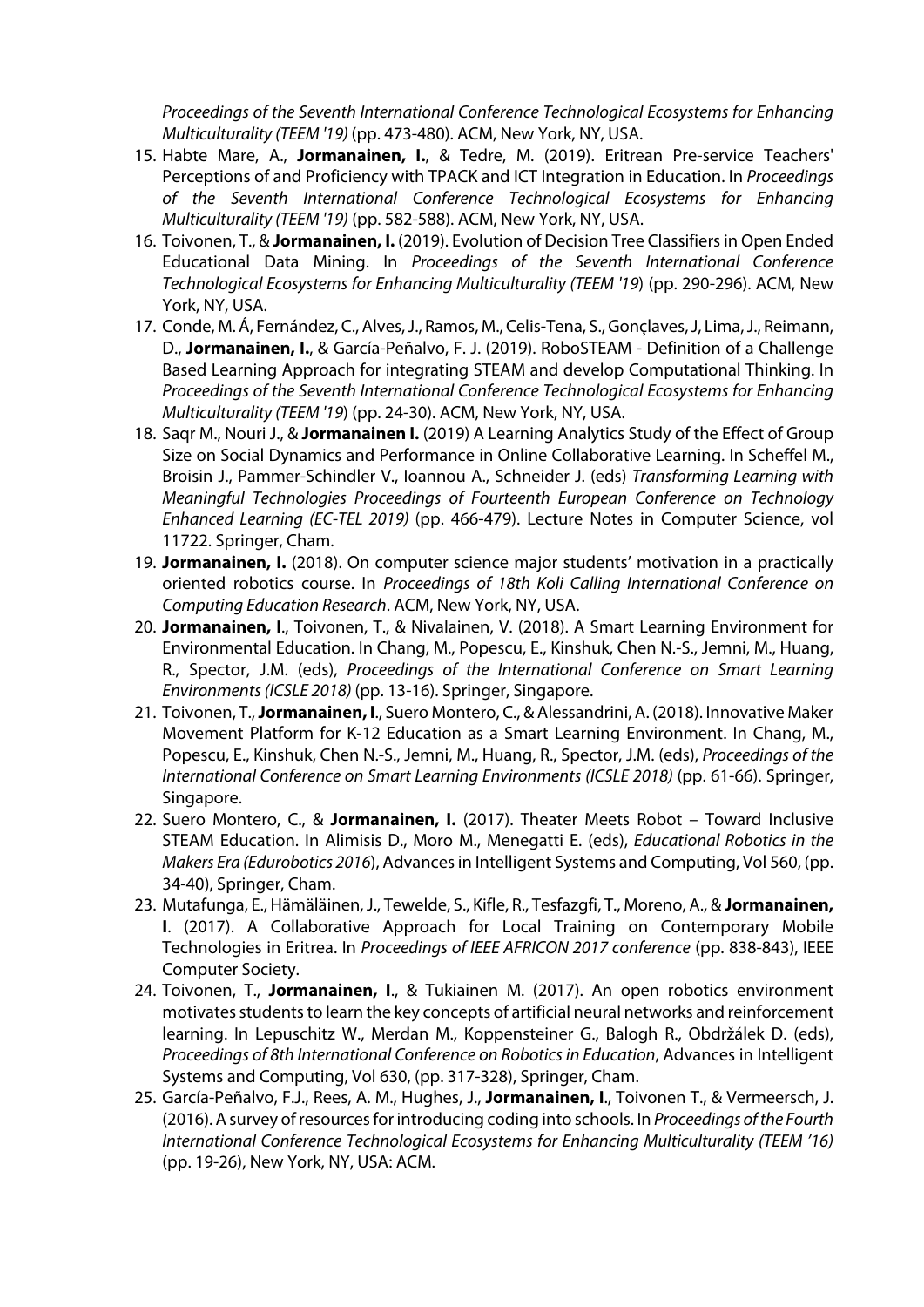- 26. Toivonen, T., & **Jormanainen, I.** (2016). Using JS-Eden to introduce the concepts of reinforcement learning and artificial neural networks. In *Proceedings of the 16th Koli Calling Conference on Computing Education Research* (pp. 165-169), New York, NY, USA: ACM.
- 27. Beynon, M., Boyatt, R., Foss, J., Hall, C., Hudnott, E., Pope, N., Russ, S., Macleod, H., Alimisis, D., Alimisi, R., Zoulias, E., **Jormanainen, I.**, Toivonen, T., Kommers, P., Tomcsanyi, P., & Winczer, M. (2016). Playing Games with Observation, Dependency, and Agency in a New Environment for Making Construals. In *Proceedings of 2016 International Conference on Interactive Technologies and Games (ITAG)* (pp. 21-28). IEEE Computer Society.
- 28. Laamanen, M., **Jormanainen, I.**, & Sutinen, E. (2015). Theater Robotics for Human Technology Education. In *Proceedings of the 15th Koli Calling Conference on Computing Education Research* (pp. 127–131), New York, NY, USA: ACM.
- 29. Beynon, M., Boyatt, R., **Jormanainen, I.**, & Moreno, A. (2015). Where Making Construals Meets Learning to Code. In *Proceedings of the 15th Koli Calling Conference on Computing Education Research* (pp. 159-160), New York, NY, USA: ACM.
- 30. **Jormanainen, I.**, & Sutinen, E. (2015). Potential of Hetki Social Media App in Promoting Interfaith Dialogue: Work in Progress. In *The First Workshop on Religion on Social Media, The International AAAI Conference on Web and Social Media (ICWSM)*.
- 31. Meurig, M., Foss, J., Hudnott, E., Russ S., Hall, C., Boyatt, R., King E., Sutinen, E., **Jormanainen I.**, Islas, C., Moréno, A., Macleod H., Ross, J., Kommers P., Alimisis D., Zoulias E., Alimisi R., Tomcsanyi P., & Winczer M. (2016). Making construals as a new digital skill. Dissolving the program - and the programmer - interface. In *Proceedigns of the 2015 International Conference on Interactive Technologies and Games (iTAG)* (pp. 9-16). IEEE Computer Society.
- 32. **Jormanainen, I.**, Pietinen, S., Tukiainen, M., Innanen, T., & Ojala, E. (2014). Developing mobile services to support informal learning through automatic content delivery in religious contexts: a design research approach. In D. G. Sampson, J. M. Spector, N. Chen, R. Huang, & Kinshuk (Ed*.), The 14th IEEE International Conference on Advanced Learning Technologies* (ICALT) (pp. 634-636). Los Alamitos, California: IEEE Computer Society.
- 33. **Jormanainen, I.**, & Sutinen, E. (2013). An open approach for educational data mining. In *Proceedings of the 13th Koli Calling International Conference on Computing Education Research* (pp. 203-214), New York, NY, USA: ACM.
- 34. Harfield, A., **Jormanainen, I.**, Rungrattanaubol, J., & Viriyapong, R. (2013). An open monitoring environment for primary school children engaged in tablet-based learning. In *Proceedings of the 10th International Joint Conference on Computer Science and Software Engineering*. (JCSSE 2013), Khon Kaen, Thailand. 29th-31st May 2013. pp 207-211.
- 35. **Jormanainen, I.**, Beynon, M., & Sutinen, E. (2012). A novel learning environment to support teacher's work in a robotics class. In *17th International Symposium on Artificial Life and Robotics (AROB 2012)*. (pp. 1075-1078).
- 36. **Jormanainen, I.**, & Sutinen, E. (2012). Using Data Mining to Support Teacher's Intervention in a Robotics Class. In *Proceedings of Fourth IEEE International Conference on Digital Game and Intelligent Toy Enhanced Learning* (pp. 39-46). Los Alamitos, California: IEEE Computer Society.
- 37. **Jormanainen, I.** & Korhonen P. (2010). Science Festivals on Computer Science Recruitment. In *Proceedings 10th Koli Calling International Conference on Computing Education Research (Koli Calling '10)* (pp. 72-73). New York, NY, USA: ACM.
- 38. Harfield, A., **Jormanainen, I.**, & Shujau, H. (2009). First Steps in Distributed Tangible Technologies: A Virtual Tug of War. In *The 8th International Conference on Interaction Design and Children (IDC '09)* (pp. 178-181). New York, NY, USA: ACM.
- 39. **Jormanainen, I.**, Harfield, A., & Sutinen, E. (2009). Supporting Teacher Intervention in Unpredictable Learning Environments. In *The 9th IEEE International Conference on Advanced Learning Technologies (ICALT 2009)* (pp. 584–588). IEEE Computer Society.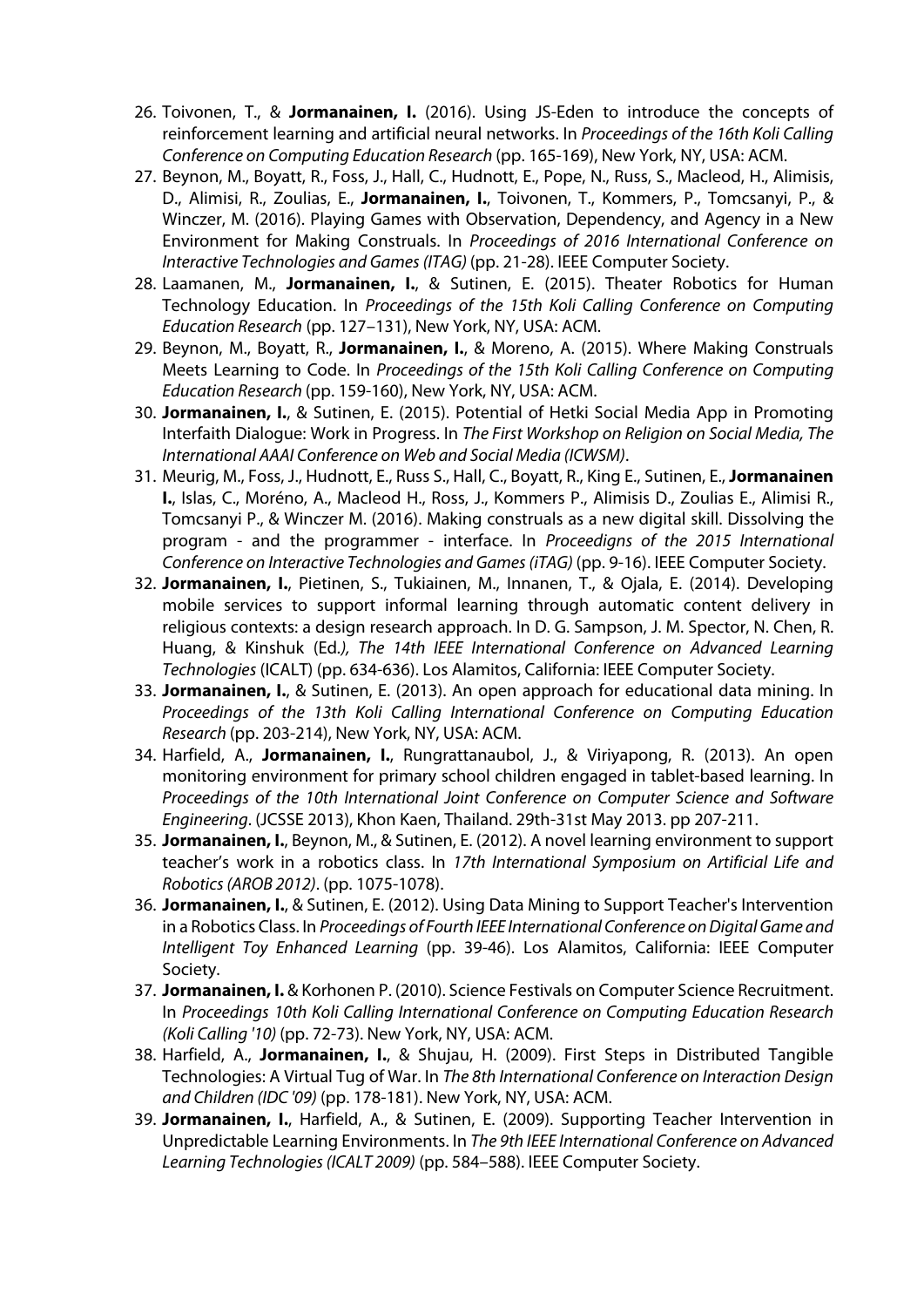- 40. **Jormanainen, I.**, Beynon, M., & Sutinen, E. (2009). Understanding open learning processes in a robotics class. In *9th Koli Calling International Conference on Computing Education Research* (pp. 51-54). Department of Information Technology, Uppsala University, Sweden.
- 41. **Jormanainen, I.**, & Harfield, A. (2008). Supporting the teacher in educational robotics classes: work in progress. In *The 16th International Conference on Computers in Education (ICCE 2008)* (pp. 931-934). Asia-Pacific Society for Computers in Education.
- 42. Zhang, Y., Kinshuk, **Jormanainen, I.**, & Sutinen, E. (2008). An Implementation of Agency Architecture in Educational Robotics. In *The 8th IEEE International Conference on Advanced Learning Technologies (ICALT 2008)* (pp. 194-198). Los Alamitos, CA: IEEE Computer Society.
- 43. **Jormanainen, I.**, Kärnä-Lin, E., Lahti, L., Pihlainen-Bednarik, K., Sutinen, E., Tarhio, J., & Virnes, M. (2007). A Framework for Research on Technology-enhanced Special Education. *In The 7th IEEE International Conference on Advanced Learning Technologies (ICALT 2007).*
- 44. **Jormanainen, I.**, Zhang, Y., Kinshuk, & Sutinen, E. (2007). Pedagogical Agents for Teacher Intervention in Educational Robotics Classes: Implementation Issues. In *The First IEEE International Workshop on Digital Game and Intelligent Toy Enhanced Learning (DIGITEL 2007)* (pp. 49-56). Los Alamitos, CA: IEEE Computer Society.
- 45. **Jormanainen, I.**, Moroni, C., Zhang, Y., Kinshuk, & Sutinen, E. (2006). Implementation of Intelligent Agents with Mobility in Educational Robotics Settings. In *The 4th IEEE International Workshop on Wireless, Mobile and Ubiquitous Technologies in Education (WMUTE 2006)* (pp. 90-92). IEEE Computer Society.
- 46. **Jormanainen, I.**, Zhang, Y., Sutinen, E., & Kinshuk. (2006). Agency Architecture for Teacher Intervention in Robotics Classes. In Kinshuk, R. Koper, P. Kommers, P. Kirschner, D. G. Sampson, & W. Didderen (eds.), *The 6th IEEE International Conference on Advanced Learning Technologies (ICALT 2006)* (pp. 142-143). Los Alamitos, CA: IEEE Computer Society.
- 47. Beynon, M., Harfield, A., & **Jormanainen, I.** (2005). Varieties of Concretization: an illustrative case study. In T. Salakoski, T. Mäntylä, & M. Laakso (eds.), *Koli Calling 2005 - Fifth Koli Calling Conference on Computer Science Education* (pp. 153-156). Turku Center for Computing (TUCS).
- 48. Eronen, P.J., **Jormanainen, I.**, Sutinen, E., & Virnes, M. (2005). Kids' Club Reborn: Evolution of Activities. In P. Goodyear, D. G. Sampson, D. J. Yang, Kinshuk, T. Okamoto, R. Hartley, & N. Chen (eds*.), The 5th IEEE International Conference on Advanced Learning Technology (ICALT 2005)* (pp. 545-547). Los Alamitos, CA: IEEE Computer Society.
- 49. Eronen, P.J., **Jormanainen, I.**, Sutinen, E., & Virnes, M. (2005). A Kids' Club Model for Innovation Creation between Business Life and School Students: The Intelligent Door Project. In P. Goodyear, D. G. Sampson, D. J. Yang, Kinshuk, T. Okamoto, R. Hartley, & N. Chen (eds.), *The 5th IEEE International Conference on Advanced Learning Technology (ICALT 2005)* (pp. 30-32). Los Alamitos, CA: IEEE Computer Society.
- 50. **Jormanainen, I.** (2004). A Visual Approach for Concretizing Sorting Algorithms. In L. Malmi (ed.), *Kolin Kolistelut - Koli Calling 2004. Fourth Annual Finnish/Baltic Sea Conference on Computer Science Education* (pp. 141-145). Helsinki University of Technology, Department of Computer Science and Engineering.
- 51. Eronen, P.J., **Jormanainen, I.**, & Virnes, M. (2003). Virre Virtual Reflecting Tool. In J. Kurhila (ed.), *Third Annual Finnish/Baltic Sea Conference on Computer Science Education* (pp. 42-47). University of Helsinki, Department of Computer Science.
- 52. **Jormanainen, I.**, Kannusmäki, O., & Sutinen, E. (2002). IPPE How to Visualize Programming with Robots. In M. Ben-Ari (ed.), *Second Program Visualization Worksho*p (pp. 69-73). University of Aarhus, Department of Computer Science.
- 53. **Jormanainen, I.**, Myller, N., Suhonen, J., & Torvinen, S. (2002). Tietojenkäsittelytieteen virtuaalisen opetuksen kehittäminen. In *Interaktiivinen Tekniikka Koulutuksessa (ITK '02).*